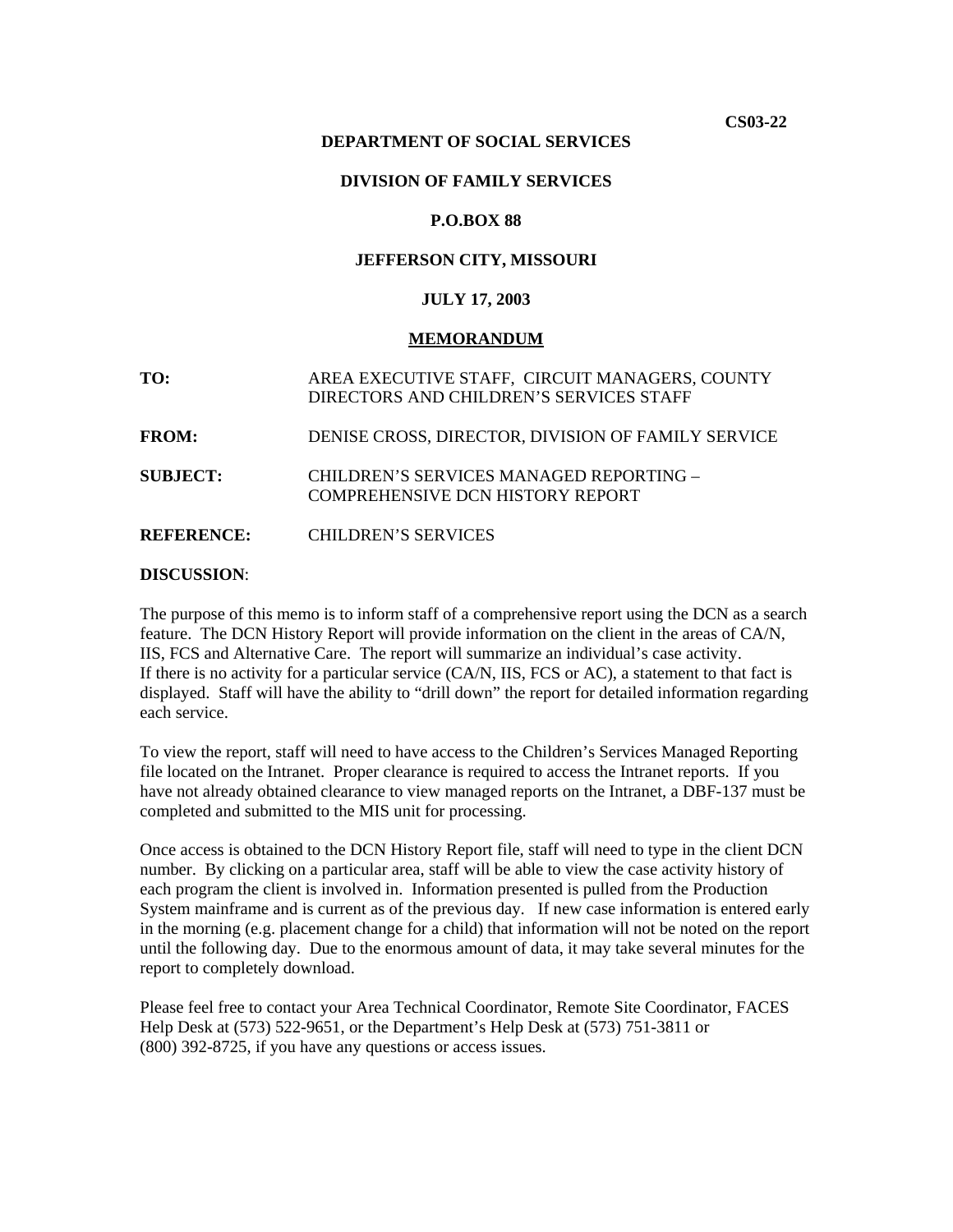### NECESSARY ACTION:

- 1. Review this memorandum and access attached instructions entitled Web Focus Managed Reporting System with all Children's Services staff.
- 2. All questions regarding this report should be cleared through normal supervisory channels.

### DC/CG/ct

# **WEB FOCUS MANAGED REPORTING SYSTEM DCN HISTORY REPORT**

## **PURPOSE:**

The purpose of this report is to provide staff with a comprehensive report using the DCN as a search feature. The DCN HISTORY Report will provide information on the client in the areas of CA/N, FCS, IIS, and Alternative Care. The information is drawn from the mainframe in the PRODUCTION System. This report can be used to replace the manual process of inquiry used in the CICS system. For very involved cases this may mean this report replaces 40-60 individual CICS screens used to gather the same information found on this



report. This report does not include expunged records. The WebFOCUS report will be current only within the last 24 hours, and in some areas, the information will not go back prior to 10 years. This packet will explain how to access the information, and how to navigate through the report.

## **ACCESSIBILITY:**



To access the DCN HISTORY Report, you will need to have the proper clearance, and have access to the intranet. If you need to request the clearance, you must complete a DBF-137, and submit it to the MIS unit for processing.

OPENING:

1) Double click on the INTERNET EXPLORER icon located on your desktop.

2) In the WEB BROWSER, you will need to type the following address: http://[www.dss](http://www.dss.mo.gov/cs/).mo.gov/cs/ . This address should take you right to the website If it doesn't you will need to click on the "GO" button at the end of the address text field, and the following will appear: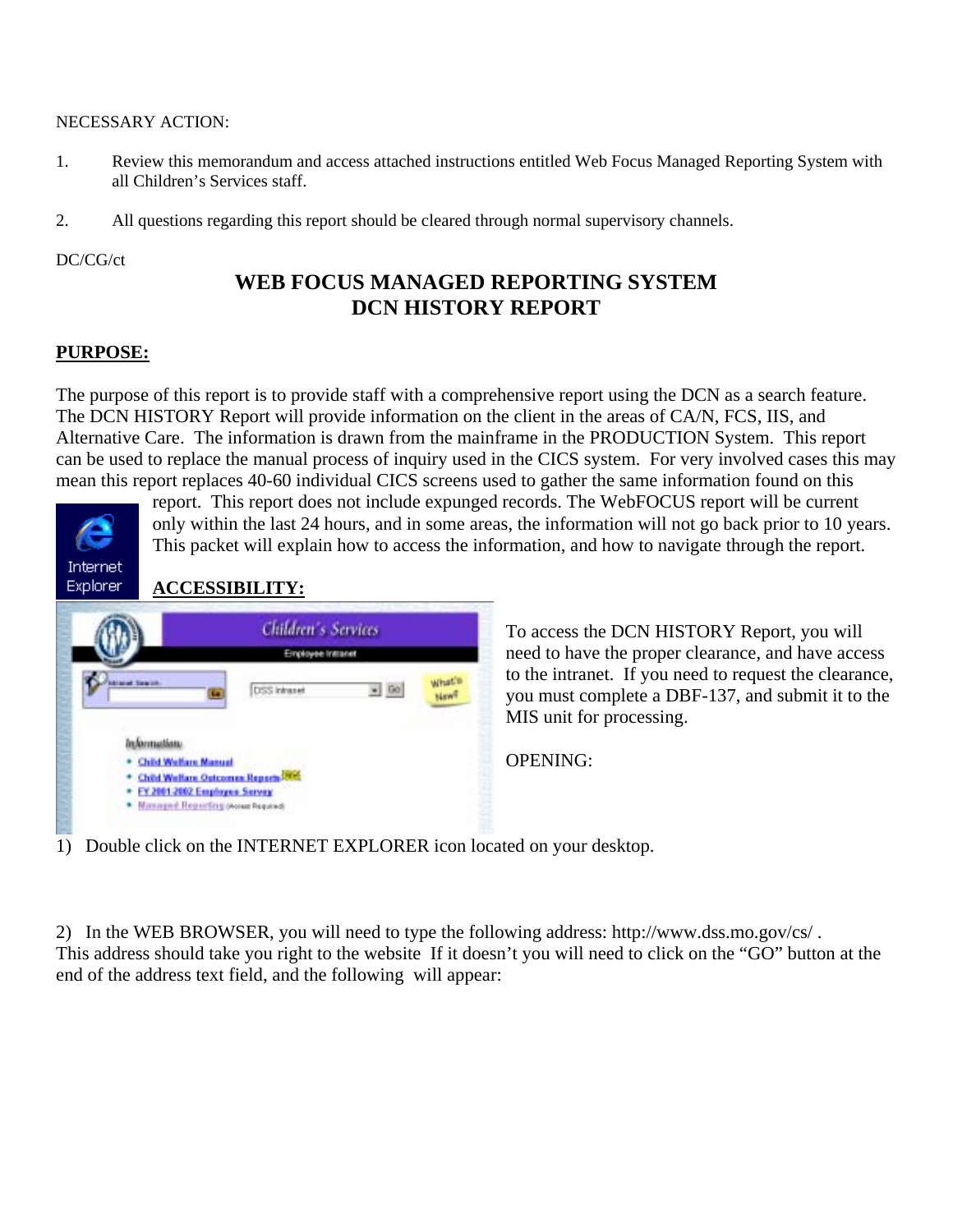| Managed Reporting                                |                     |
|--------------------------------------------------|---------------------|
| Please enter your FAPC/PROD User ID and Password |                     |
| <b>USER ID: collged</b>                          |                     |
| PASSWORD:                                        |                     |
| Logan                                            |                     |
|                                                  | ×                   |
| Go                                               | Wirecus             |
|                                                  |                     |
|                                                  | <b>DSS</b> Intranet |

3) From this screen you will see four a reas which can be accessed, CHILD WELF ARE MANUAL; CHILD WELFARE OUTCOME REPORTS; FY2001-2002 EMPLOYEE SURVEY; and MANAGED REPORTING. You will need to click on MANAGED REPORTING. You will ge t the next box.

disappear, and you will now go to the logon 4) Click on OK and this dialog box will screen.

5) On the logon screen you will need to type your USER ID, and your current PROD password. Click on the LOGON button. (Please note: You will to check and make sure that you currently have the DSS INTRANET selected in the last box. If you don't, you need to use the drop down arrow, and make that selection)



Once you have logged on to the WEB FOCUS screen it is going to bring you to this window.

This window is divided into two panes, On the left side, you will currently see two selections:

- \* CS REPORTS VALIDATION
- \* CHILDREN"S SERVICES AREA OFFICE REPORTS

6) Double click on the CS REPORTS VALIDATION, and you will notice that an icon appears on the right

pane, and a folder with a "+" entitled DCN History. Double click on the DCN HISTORY folder, and it will open to the DCN report icon. Double click on the DCN HISTORY icon and the following window will open up:



7) Type a DCN number in the text box,

and click the submit button. You will need to give it time for the report to load. Remember, the information is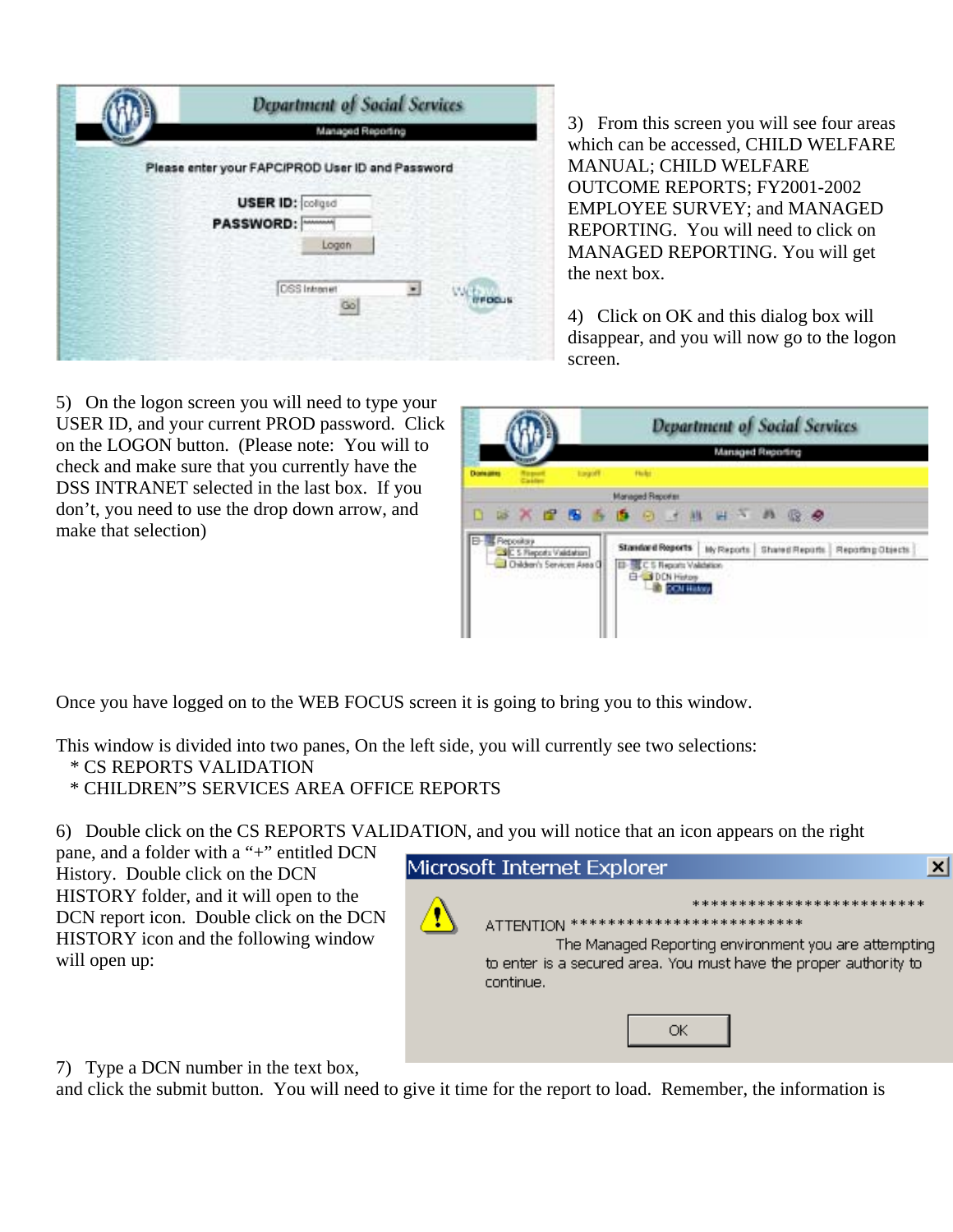being pulled from different screens on the mainframe (PROD) and this could take several seconds to load the report.

Once the DCN is entered, and submitted, the report will load, and open up in ADOBE ACROBAT READER.

# **READING THE REPORT:**

|                                                                                       | MISSOURI DIVISION OF CHILDREN'S SERVICES<br>DCN HISTORY<br>DCN:<br>DOB: 11/07/1987 GENDER: Female RACE: White<br>SUMMARY REPORT |                             |                                            |                                                                                                          |
|---------------------------------------------------------------------------------------|---------------------------------------------------------------------------------------------------------------------------------|-----------------------------|--------------------------------------------|----------------------------------------------------------------------------------------------------------|
| REPORT PRODUCED BY: COLLGSD                                                           |                                                                                                                                 |                             | REPORT                                     | DATE & TIME: 04/21/03, 13.09.34                                                                          |
| <b>Child Abuse and Neglect</b>                                                        | click Incident Number for more detail                                                                                           |                             | click here for complete CA/N detail report |                                                                                                          |
|                                                                                       | INCLUDES ONLY THOSE INCIDENTS AND REFERRALS CURRENTLY IN THE LEGACY SYSTEM - DOES NOT INCLUDE EXPUNGED RECORDS                  |                             |                                            |                                                                                                          |
| Incident Number: M01                                                                  | 04/19/2001<br><b>Report Date:</b><br>Conclusion:<br>Category:<br>Worker Findings:                                               | Conclusion Date: 04/25/2001 | Role:<br>Severity:                         | Perpetrator                                                                                              |
| Incident Number: M01                                                                  | <b>Report Date:</b><br>01/14/2001<br>Conclusion:<br>Category:<br>Worker Findings:                                               | Conclusion Date: 01/16/2001 | Role:<br>Severity:                         | Victim                                                                                                   |
| Incident Number: 010                                                                  | <b>Report Date:</b><br>01/09/2001<br>Conclusion:<br>Family Assessment - Services Needed<br>Category:<br>Worker Findings:        | Conclusion Date: 02/06/2001 | Role:<br>Severity:                         | Victim                                                                                                   |
| $1$ of $4$<br>▸ н                                                                     | 胐<br>$\Box$<br>H<br>$11 \times 8.5$ in                                                                                          |                             |                                            |                                                                                                          |
| <b>Missouri Department of Social Services</b><br><b>Children's Services Reporting</b> |                                                                                                                                 |                             |                                            |                                                                                                          |
|                                                                                       |                                                                                                                                 |                             |                                            |                                                                                                          |
|                                                                                       | <b>DCN History</b><br>Note: The items in "red are mandatory                                                                     |                             |                                            | The pages of the report will be<br>noted in the top left hand side of                                    |
|                                                                                       |                                                                                                                                 |                             |                                            | report, as well as down in the bar<br>the window. On this report, it<br>shows you that you are on page 1 |

produced by, and the date and time that the report was ran.

noted in the top left hand side of the report, as well as down in the bar of shows you that you are on page 1 of information such as the DCN, the name of the person, date of birth, gender, race, who the report was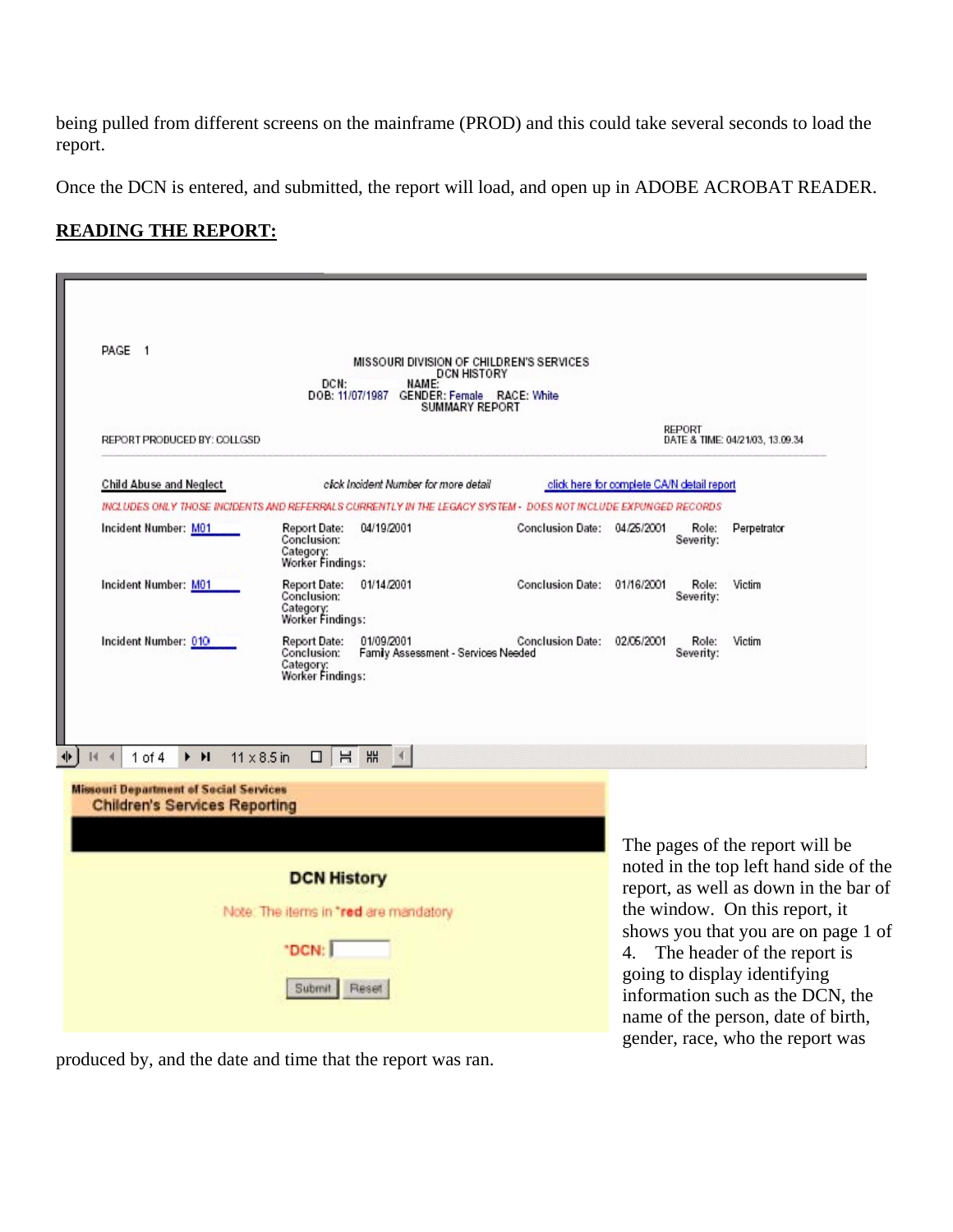The Comprehensive DCN History Report displays a summary report of the DCN history within Children's Services. The detailed DCN history report is broken into four sections:

- o Child Abuse and Neglect (CA/N) History
- o Family Centered Services (FCS) History
- o Intensive In-Home Services (IIS) History
- o Alternative Care History

At the end of the summary report you will see \*\*\*End of Report For\*\*\*. This will indicate that you have come to the end of the summary report for that specific DCN entered.

## **CHILD ABUSE AND NEGLECT HISTORY:**

HГ

The first section of the report will be a comprehensive Child Abuse and Neglect (CA/N) Incident History in which the DCN was involved regardless of his/her role in the CA/N Incident. The information in this section is going to include only those incidents currently in the CICS System, and will not include expunged records. You will note that there are some links on the report (they blue in color, and underlined). If you click on any of these links it will take you to additional information regarding the Child Abuse and Neglect History. Clicking on the link entitled "COMPLETE CA/N DETAIL REPORT is going to provide you with more information on each and every incident listed on the report. If you want to view individual reports, simply click on the particular incident which needs to be reviewed.

The information displayed on the basic report is going to include the following information:

- o Incident Number
- o Repor
- $O$  Conclu
- o Role
- o Conclu
- o Severi
- $O$  Catego
- o Worke

| PAGE 1                         | DCN:<br><b>MAJEE</b><br>DOR: 11/07/1987                                    |                                                                                                                                                                                                                                               |                                                                                           |                                                                                                                                          |
|--------------------------------|----------------------------------------------------------------------------|-----------------------------------------------------------------------------------------------------------------------------------------------------------------------------------------------------------------------------------------------|-------------------------------------------------------------------------------------------|------------------------------------------------------------------------------------------------------------------------------------------|
| REPORT PRODUCED BY: COLLGSD    |                                                                            |                                                                                                                                                                                                                                               |                                                                                           | DATE & TIME: 04/21/03, 13.09.34                                                                                                          |
| <b>Child Abuse and Neglect</b> | click heider! Number for more detail                                       |                                                                                                                                                                                                                                               |                                                                                           |                                                                                                                                          |
|                                |                                                                            |                                                                                                                                                                                                                                               |                                                                                           |                                                                                                                                          |
| Incident Number: MDT           | Report Date:<br>04/19/2001<br>Conclusion<br>Category:<br>Väorker Findings: |                                                                                                                                                                                                                                               | Rok                                                                                       | Perpetrator                                                                                                                              |
| Incident Number: MO1           | Report Date:<br>81/14/2001<br>Conclusion:<br>Category:<br>Worker Findings: |                                                                                                                                                                                                                                               | Role:                                                                                     | Vietira                                                                                                                                  |
| Incident Number: 010           | 01/09/2001<br>Report Date:<br>Conclusion:<br>Category:<br>Worker Findings: |                                                                                                                                                                                                                                               | Rolec                                                                                     | Victim                                                                                                                                   |
|                                |                                                                            | MISSOURI DIVISION OF CHILDREN'S SERVICES<br><b>DCN HISTORY</b><br>GENDER: Female RACE: White<br><b>SUMIAARY REPORT</b><br>INCLUDES ONLY THOSE INCIDENTS AND REFERRALS CORRENTLY BY THE LEGACY SYSTEM-<br>Fornily Assessment - Services Needed | Conclusion Date: 04/25/2001<br>Conclusion Date: 01/16/2001<br>Conclusion Date: 02/06/2001 | <b>REPORT</b><br>click here for complete CA/N cletail report<br>DOES NOT INCLUDE EXPINIGED RECORDS<br>Seventy:<br>Sewerity:<br>Severity: |

When you open the detailed report, the following information will be displayed for each incident: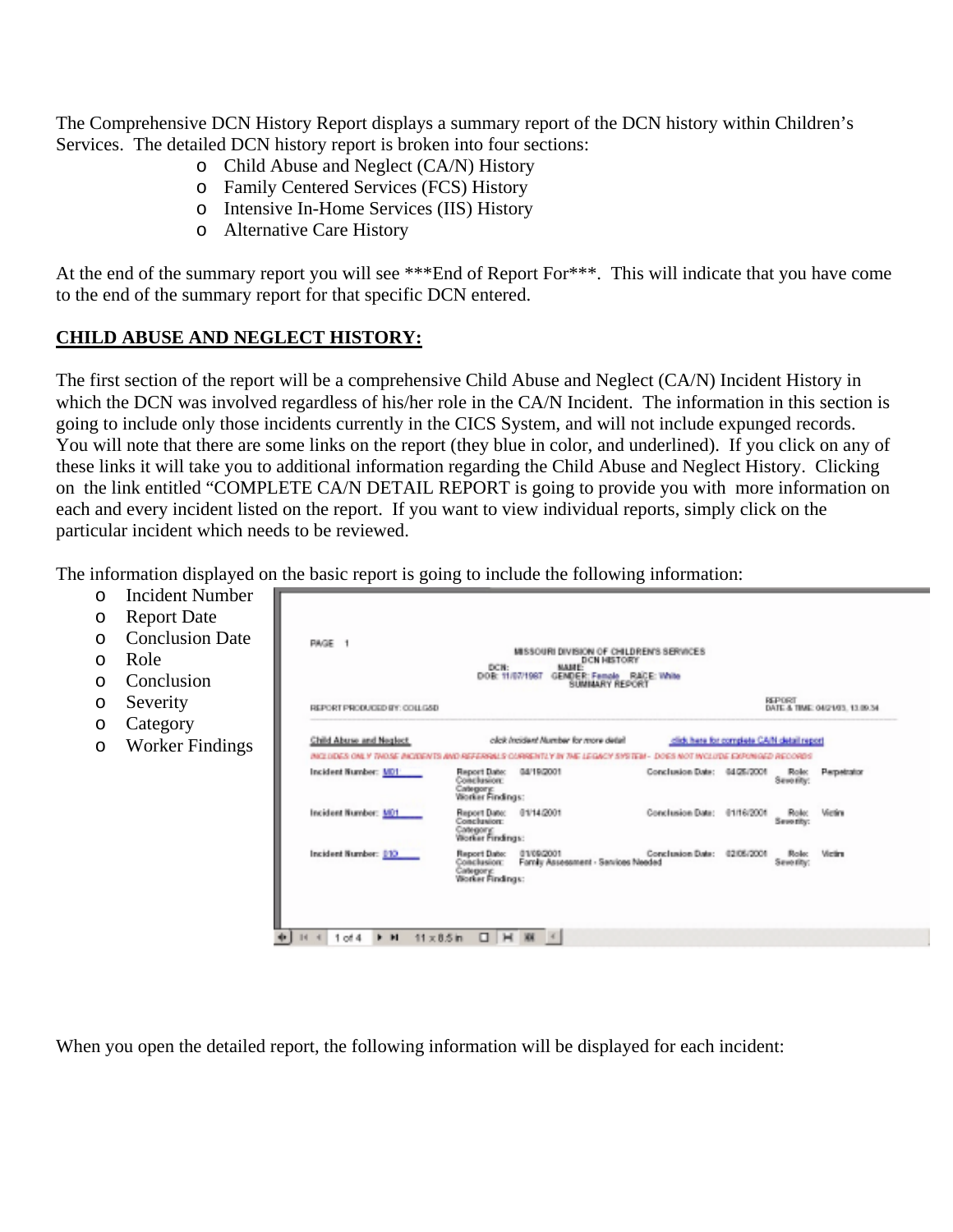- o Incident Report Date
- o Incident Date
- o Initial Contact Date
- o Household Address
- o Investigator/Assessor Worker ID and Name
- o FCS Case Manager Worker ID and Name
- o Incident Conclusion Reason
- o Incident Conclusion Date
- o Roles of All DCN's identified in the CA/N Incident
	- Role of the person
	- Name of person
	- **DCN** of person
	- ! Alleged Perpetrator Name
	- Category of Abuse/Neglect
	- ! Worker Finding for each victim listed

PAGE 1

■ Severity of each Worker Finding

## **FAMILY CENTERED SERVICES SECTION:**

The second section of the report will be a comprehensive Family Centered Services Case History for the DCN requested. You should note that the Family Centered Services Section will only include cases closed within the last ten years only. As in the CA/N report section, this section also has links (blue and underlined). If you click on a link, it will take you to the more detailed report of the Family Centered Services Section.

The basic report is going to show you the following information:

- o Case Number
- o Open Date
- o Open Reason
- o Close Date
- o Close Reason
- o Case Manager Worker Name
- o Case Manager County

| <b>Fastly Centered Bergken</b>                      | okia ce Case Number for roure detail                                                         | JUSTICE LEWIS CO., MANUFACTURER AND THE RESPONSES OF ALL RESIDENCE.                                         |
|-----------------------------------------------------|----------------------------------------------------------------------------------------------|-------------------------------------------------------------------------------------------------------------|
| Case Nambert,<br><b>MAN SERVICE AND STATE</b>       | E3/81/2002<br>Зами Колеше.<br>Гена Розлив<br>Makager Workst Name:<br>Masager County: Anduson | Cope Opened Due To Court Order Only (Non-Cost))<br>FACTOR REMARKATION NAMED IN LAND                         |
| Case Needwith                                       | 11160000                                                                                     | Family Assessment And Services Demonstration Areas:                                                         |
| <b>Course Manufact</b><br>AND ACTED HEATHER THE THE | Manager Wricker<br>Gesu Manager County                                                       | Open Rossee: Protette Open Oath<br>Class Region: Case Norvictional And Canonic Newton Health Lorenz Relativ |

MASO UN DIVISION OF CHILDREN'S SERVICES

The more detailed FCS report is going to provide you with the following information:

MGE 3

- o Case Address
- o Last Change Date

|                                                                                                                                          |     |              |                    | DATE & TIME: 64(210). 13:41.53                                             |                                                    |
|------------------------------------------------------------------------------------------------------------------------------------------|-----|--------------|--------------------|----------------------------------------------------------------------------|----------------------------------------------------|
| <b>Report Date:</b><br>04/17/1997<br>Incident Date:<br>04/17/1997<br>Initial Contact Data: 04/17/1997<br>Nouvelsold Address: Unk. Kc. MD |     |              |                    |                                                                            |                                                    |
| Investigator Assessor:<br>FCS Case Manager.                                                                                              |     |              |                    |                                                                            |                                                    |
| Conclusion: Probable Cause Conclusion Date: 08/20/1997                                                                                   |     |              |                    |                                                                            |                                                    |
| Role<br><b>Hagan</b>                                                                                                                     | DOM | Alleged Pegs | Calegory of Abuse. | <b>Worker Findings</b>                                                     | Seventy.                                           |
| Váctima's I                                                                                                                              |     |              | Neglect            | Abondomnent<br>Lack Offnoppropriate Clothing<br>Lack Of Supervision        | Sarkus/Sevare<br>Sarinus/Savere<br>Sankua/Sevene   |
|                                                                                                                                          |     |              | Neglect            | <b>Abandomwet</b><br>Lack Offinappropriate Clothing<br>Lack Of Supervision | Seriaus/Severe<br>Seriaus/Severe<br>Sarious/Severe |
|                                                                                                                                          |     |              |                    | <b>Abandonment</b><br>Lack Offmappropriate Clothing                        | Serious/Seyere<br>Serious Severe<br>Serious Severe |

MISSOURI DEMOCAL DE CULI DOEMS SERVICES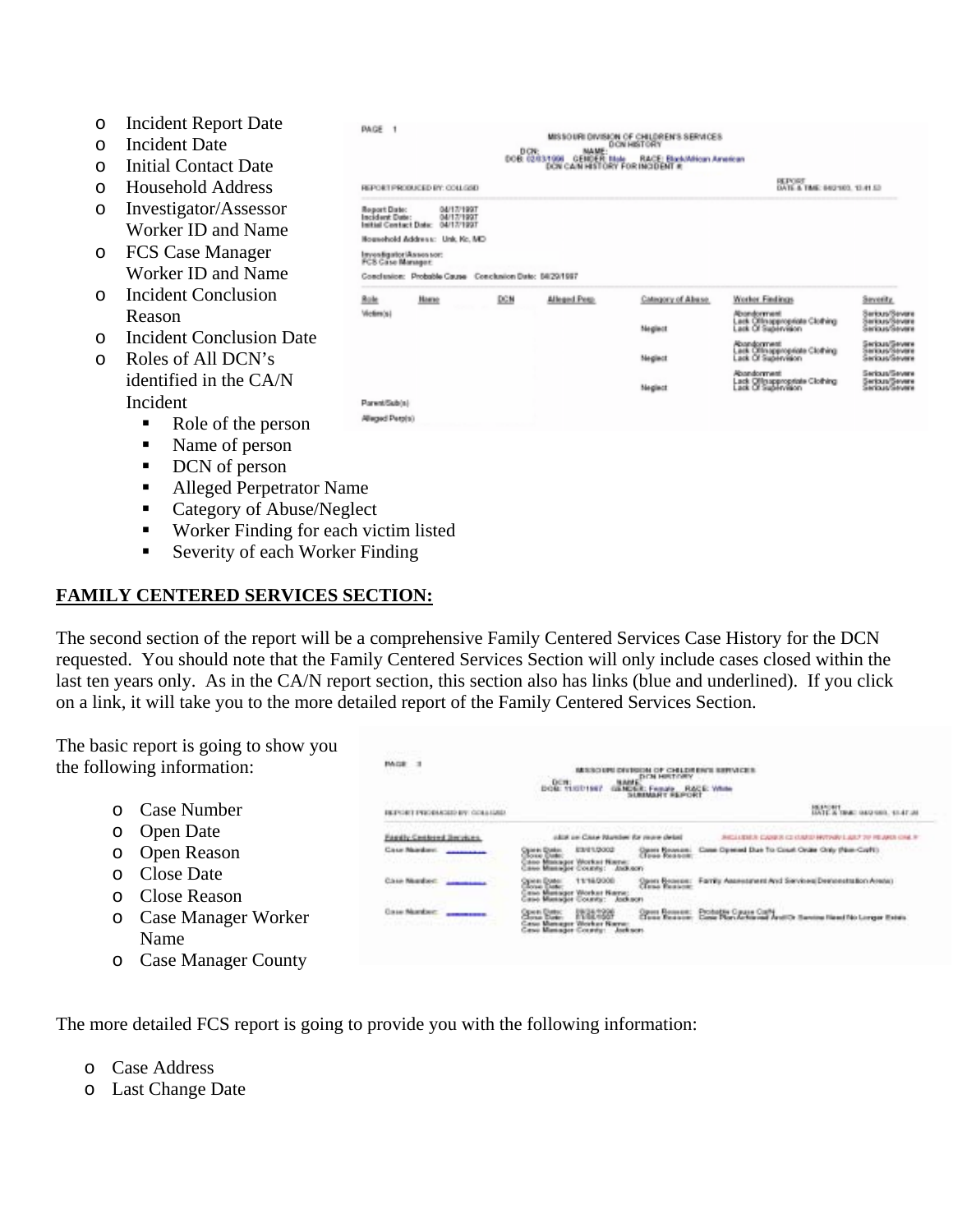| O       | Case Manager                  |                             |                                                                                                     |     |          |                            | <b>DCN HISTORY</b>                    |                                                                       |
|---------|-------------------------------|-----------------------------|-----------------------------------------------------------------------------------------------------|-----|----------|----------------------------|---------------------------------------|-----------------------------------------------------------------------|
| $\circ$ | Case Manager                  |                             |                                                                                                     |     | DCN:     |                            | NAME:                                 | DOB: 11/07/1987 GENDER: Female RACE: White                            |
|         | County                        |                             |                                                                                                     |     |          |                            |                                       | FAMILY-CENTERED SERVICES CASE INQUIRY FOR CASE #:                     |
| $\circ$ | Service Worker                | REPORT PRODUCED BY: COLLGSD |                                                                                                     |     |          |                            |                                       | REPORT<br>DATE & TIME: 04/21/03, 13.50.35                             |
|         | name                          | <b>Case Address</b>         |                                                                                                     |     |          |                            |                                       | Last Change Date: 03/25/2003                                          |
| O       | <b>Service County</b>         | 7013 N Broadway             |                                                                                                     |     |          |                            |                                       | Case Mgr:<br>Case Mgr Cnty: Jackson                                   |
| O       | County                        | Gladstone                   | MO 64118                                                                                            |     |          |                            |                                       | Service Worker Name:                                                  |
| O       | <b>Court Report Date</b>      | Clay<br>County:             |                                                                                                     |     |          | <b>Court Report Date:</b>  | Case Plan:                            | Last Done Next Due<br>Service Cnty: Jackson                           |
|         | (last done)                   | Telephone: 816-436-         |                                                                                                     |     |          | <b>Case Transfer Date:</b> |                                       | <b>Destination County:</b>                                            |
| $\circ$ | <b>Court Report Date</b>      |                             | Open Date: 03/01/2002 Reason: Case Opened Due To Court Order Only (Non-Ca/N)<br>Close Date: Reason: |     |          |                            |                                       |                                                                       |
|         | (next due)                    |                             |                                                                                                     |     |          |                            |                                       |                                                                       |
| O       | Telephone                     | Person Type                 | Member Name                                                                                         | DCN | Race Sex |                            | DOB                                   | Whereabouts                                                           |
| $\circ$ | Case Plan (last               | Case Name<br>Child          |                                                                                                     |     |          | White Female               | White Female 09/30/1968<br>11/07/1987 | In Home<br>Out Of Home In Alternative Care                            |
|         | done)                         | Child<br>Parent/Caretaker   |                                                                                                     |     | White    | Male                       | White Female 12/30/1988<br>06/04/1968 | In Home Following Return From Alternative Care (Aftercare)<br>In Home |
| $\circ$ | Case Plan (next)              |                             |                                                                                                     |     |          |                            |                                       |                                                                       |
|         | due)                          |                             |                                                                                                     |     |          |                            |                                       |                                                                       |
| $\circ$ | <b>Case Transfer Date</b>     |                             |                                                                                                     |     |          |                            |                                       |                                                                       |
| O       | <b>Destination County</b>     |                             |                                                                                                     |     |          |                            |                                       |                                                                       |
| O       | <b>Open Date</b>              |                             |                                                                                                     |     |          |                            |                                       |                                                                       |
| O       | <b>Reason Open</b>            |                             |                                                                                                     |     |          |                            |                                       |                                                                       |
| O       | <b>Close Date</b>             |                             |                                                                                                     |     |          |                            |                                       |                                                                       |
| $\circ$ | <b>Reason Closed</b>          |                             |                                                                                                     |     |          |                            |                                       |                                                                       |
| $\circ$ | <b>Household Demographics</b> |                             |                                                                                                     |     |          |                            |                                       |                                                                       |
|         | Person Type<br>$\circ$        |                             |                                                                                                     |     |          |                            |                                       |                                                                       |
|         |                               |                             |                                                                                                     |     |          |                            |                                       |                                                                       |

- o Member Name
- o DCN
- o Race
- o Sex
- o DOB
- o Whereabouts

## **INTENSIVE IN-HOME SERVICES SECTION:**

Л

The third section of the report will be a comprehensive Intensive In-Home Services history in which the DCN was involved. Once again, you will see the basic report, and you can link to a detailed report by clicking on the IIS Number which is underlined and displayed in blue.

| REPORT PRODUCED BY: COLLGSD |                                                                                                                          |                                                                         | DATE & TIME: 04/21/05, 15.00.52                                                                                                                                                                           |
|-----------------------------|--------------------------------------------------------------------------------------------------------------------------|-------------------------------------------------------------------------|-----------------------------------------------------------------------------------------------------------------------------------------------------------------------------------------------------------|
|                             |                                                                                                                          |                                                                         |                                                                                                                                                                                                           |
|                             | 02/07/2003<br>Jackson Co.                                                                                                | Discharge Date: 03/20/2003                                              |                                                                                                                                                                                                           |
|                             |                                                                                                                          |                                                                         |                                                                                                                                                                                                           |
|                             |                                                                                                                          |                                                                         |                                                                                                                                                                                                           |
|                             |                                                                                                                          |                                                                         |                                                                                                                                                                                                           |
| ٠                           |                                                                                                                          |                                                                         |                                                                                                                                                                                                           |
| 3                           |                                                                                                                          |                                                                         |                                                                                                                                                                                                           |
|                             | Intensive In-Home Services<br>Alternative Care Client Case Inquiry (ZCAS)<br><b>End Date</b><br>12/13/2000<br>10/25/2000 | Accept Date:<br>Exit Status:<br><b>Evenider Navas</b> :<br>Local Status | click on MS Murebar for more detail<br>click on ZCAS or ZPLA link below for more detail<br>Alternative Care Client Placement History Inquiry (ZPLA)<br>Care - Custody With Dfs<br>Supervision Only By Dfs |

The basic report is going give you the following information:

- o IIS Number
- o Accepted Date
- o Discharge Date
- o Exist Status
- o Provider Name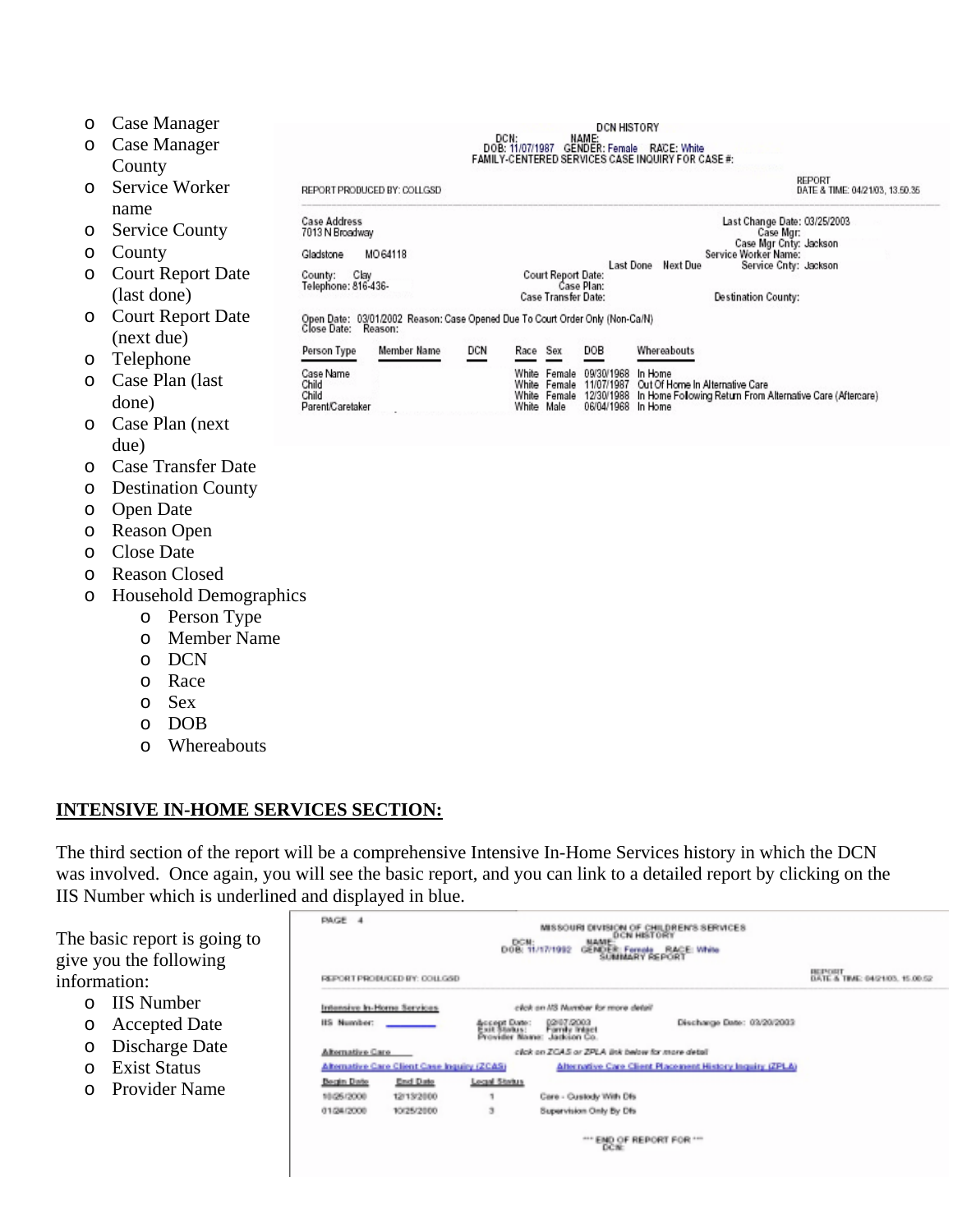The detailed report will provide you with the following information:

PAGE 1

Case County

Jackson

REPORT PRODUCED BY COLLOGO

- o Case County
- o IIS referral Date and Time
- o IIS screening Date and Time
- o Last Contact Date and Time
- o Demographics of IIS Case
	- o Member Type
		- o Member Name
		- o DCN
		- o DOB
		- o Race
		-
		- o Child at Risk
		- o Special Education
		- o Exit Date
		- o Exit Status

## **ALTERNATIVE CARE HISTORY SECTION:**

The Alternative Care History Section is composed of two subsection reports which include Alternative Care Client Case Inquiry (ZCAS) and the Alternative Care Client Placement History Inquiry (ZPLA). Both of these detailed reports can be obtained by clicking on the underlined blue link in the report. DCN: NAME:<br>DOB: 11/17/1992 GENDER: Fornole RACE: White

|                                       |                |                                                                          |                                                                                             | <b>SUMMARY REPORT</b>                                                                         |                                                   |                                             |
|---------------------------------------|----------------|--------------------------------------------------------------------------|---------------------------------------------------------------------------------------------|-----------------------------------------------------------------------------------------------|---------------------------------------------------|---------------------------------------------|
|                                       |                | REPORT PRODUCED BY: COLLGSD                                              |                                                                                             |                                                                                               |                                                   | REPORT<br>DATE & TMC 04/21/03, 15.00.52     |
|                                       |                | Intensive In-Home Services                                               | olick on I/S Number for more detail                                                         |                                                                                               |                                                   |                                             |
|                                       |                | <b>IS Number:</b>                                                        | 12/07/2003<br>Account Date:<br>Exit Status:<br>Fornily Intact<br>Provider Name: Jackson Co. |                                                                                               | Discharge Date: 03/20/2003                        |                                             |
|                                       | 싀<br><u>AI</u> |                                                                          |                                                                                             |                                                                                               |                                                   |                                             |
|                                       | 医              | PAGE                                                                     |                                                                                             |                                                                                               |                                                   |                                             |
| The detailed section of the           |                |                                                                          |                                                                                             | MISSOURI DIVISION OF CHILDREN'S SERVICES<br>DCN HISTORY<br>HAME                               |                                                   |                                             |
| <b>Alternative Care Client Case</b>   | ē1             |                                                                          |                                                                                             | DOB: 11/17/1992 GENDER: Forcelo<br>RACE: White<br>ALTERNATIVE CARE CLIENT CASE INQUIRY (ZCAS) |                                                   |                                             |
| Inquiry (ZCAS) is going to            |                | REPORT PROBUGED BY: COLLEAD                                              |                                                                                             |                                                                                               |                                                   | REPORT<br>DATE & TREE OLU HO3, 16, 23, 19   |
| provide you with the                  |                | Пави                                                                     | Casersanager County:                                                                        | Jackson                                                                                       | <b>Case Manager:</b>                              |                                             |
| following information:                |                | Race Hispanic: Virite / Urk<br>Gondor: Female                            | Service County:<br>Residence County:                                                        | Jackson<br><b>Jankson</b>                                                                     | Service Worker:                                   |                                             |
| Name of child<br>$\Omega$             |                | 0.0.8<br>11/17/1992<br>58N:                                              | Goal<br><b>Legal Status:</b>                                                                | Return Child To Parent/Caretaker<br>Care - Custody With Dfs<br>0.25,2000                      |                                                   |                                             |
| <b>Case Manager County</b><br>$\circ$ |                | Religion: No Preterence                                                  | <b>Legal Status Date:</b><br>Protective Custody Or Detention                                |                                                                                               | Court Deter                                       | 11/03/2000                                  |
| <b>Case Manager Worker</b><br>$\circ$ |                | Court Hearing Type: Protective D<br>Family Support Team Date: 07/13/2000 |                                                                                             |                                                                                               | Court Report Date: 07/13/2000                     |                                             |
| Race/Hispanic Origin<br>$\circ$       |                | Placement Type/Subtype:<br>Vander Muraber:                               | Foster Horse                                                                                |                                                                                               | Vendor Namo:<br>Verschor Arduite an:              | Carson Garaidine<br>7108 East Gifth Street  |
| <b>Service County</b>                 |                | Placement Date:<br><b>Placement Reason</b>                               | 11/21/2000<br>Move Into Regular Placement Front Emirgency Placement                         |                                                                                               | <b>Placement Mode:</b>                            | Kansas City MD 64133<br><b>Planned Maye</b> |
| $\circ$                               |                | <b>Maintenance Amount:</b>                                               | 660.00                                                                                      |                                                                                               | Fund Code:                                        | 02 Alternative Core - N-E                   |
| Service Worker<br>$\circ$             |                | Medicald Bogin Date:                                                     | 10/25/2000                                                                                  |                                                                                               | Medicaid End Date: 12/13/2003                     |                                             |
| Gender<br>$\circ$                     |                | Handicapping Conditions<br>Physical: None<br>Visual Hearing: None        | Emistional: None<br>Other: None                                                             |                                                                                               | Montal Retardation/Developmentally Disabled: Nona |                                             |
|                                       |                | Ressoval Conditions<br>Normals of Minimum                                |                                                                                             |                                                                                               |                                                   |                                             |

MISSOURI DIVISION OF CHILDREN'S SERVICES

Referral

See

Ferrale

Female<br>Mala

Screening:<br>Last Centact

Data

0206/2003

Child<br>at Rink

Time<br>16.15.00<br>17.30.00

None

Nona

Special Education

nana<br>Learning Disabled

HEPORT<br>DATE & TIME 04:2103, 15.06.19

Exit Status

Family Intact

ily Intact

Exit Date

03/29/2003

CH: BON HISTORY<br>E 11/17/1992 GENDER: Fersie RACE:<br>INTENSIVE IN-HONE SERVICES FOR CAS

Bais

White

**DOB: 11/17/1992** 

DOB

11/17/1992

DCH

Member Type Member Name Case Name<br>Child<br>Child<br>Child

- o Sex
- Indicator
- 
- 
-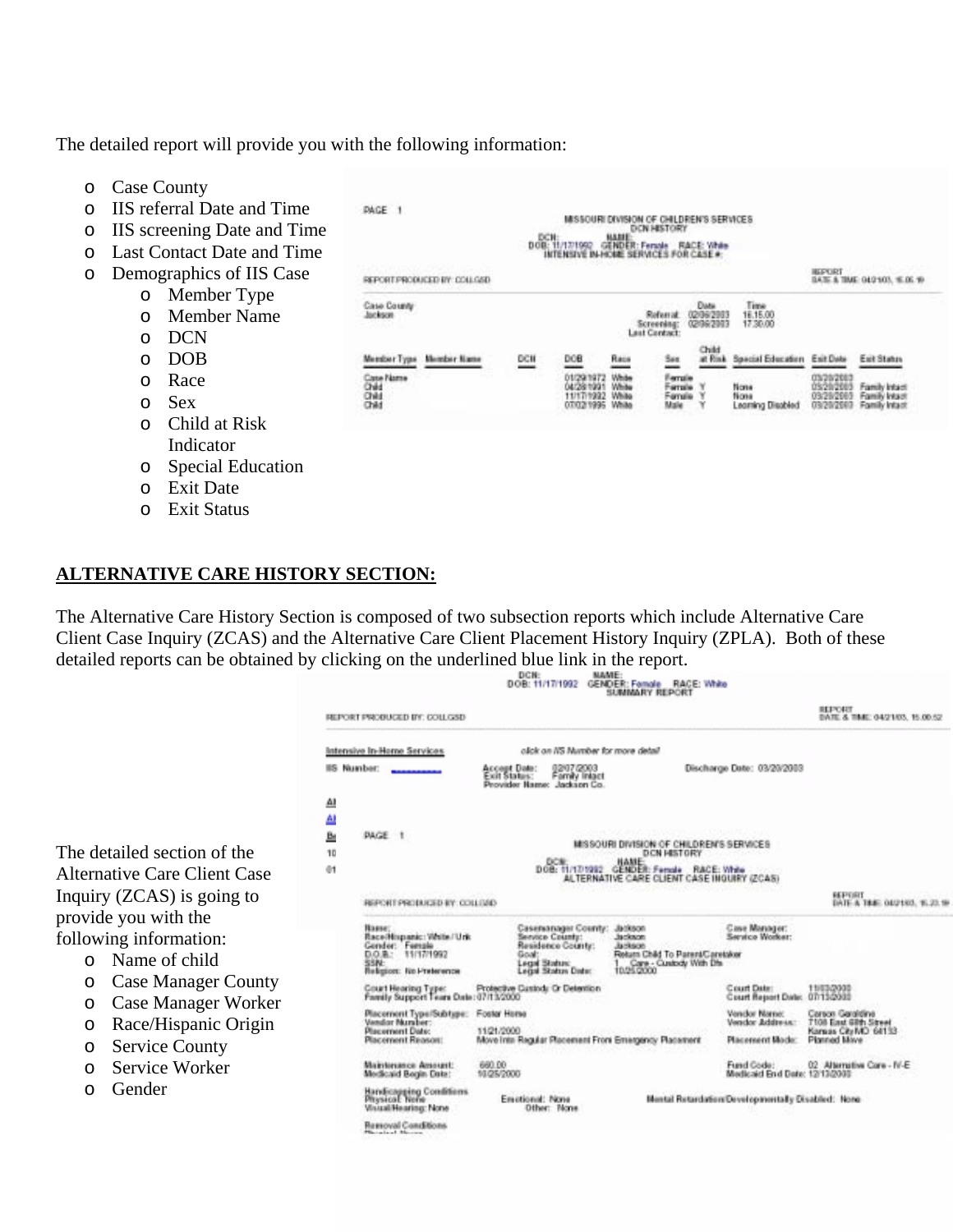- o Residence County
- o DOB
- o Goal
- o SSN
- o Legal Status
- o Religion
- o Legal Status Date
- o Court Hearing Type
- o Court Hearing Date
- o Family Support Team Date
- o Court Report Date
- o Placement Type
- o Vendor Name
- o Vendor Number
- o Vendor Address
- o Placement Date
- o Placement Reason
- o Placement Mode
- o Maintenance Amount
- o Fund Code
- o Medicaid Begin Date
- o Medicaid End Date
- o Handicapping Conditions which include Physical, Emotional, Mental Retardation/Developmentally Disabled, Visual/Hearing, Other
- o Removal Conditions
- o Close Date and Close Reason

The second detailed report is from the Alternative Care Placement History Inquiry screen (ZPLA), and it con tains the following information:

|          | Placement<br>Date | PAGE 1<br>MISSOURI DIVISION OF CHILDREN'S SERVICES<br><b>DCN HISTORY</b>                                                                                                     |                                           |
|----------|-------------------|------------------------------------------------------------------------------------------------------------------------------------------------------------------------------|-------------------------------------------|
| $\Omega$ | Placement         | DCN:<br>NAME:<br>DOB: 11/07/1987<br><b>GENDER: Female RACE: White</b>                                                                                                        |                                           |
|          | Type              | ALTERNATIVE CARE CLIENT PLACEMENT HISTORY INQUIRY (ZPLA)                                                                                                                     |                                           |
| ∩        | Vendor            | REPORT PRODUCED BY: COLLGSD                                                                                                                                                  | REPORT<br>DATE & TIME: 04/21/03, 15.25.09 |
| $\Omega$ | Reason            | 04/07/2003<br>Type/Subtype: Residential Treatment Facility<br>Date:                                                                                                          |                                           |
| $\cap$   | Mode              | Vendor:<br><b>Critienton Center</b><br>Reason: Alternative Care Disruption                                                                                                   |                                           |
|          | Goal              | EmergencyUnplanned Move<br>Return Child To Parent/Caretaker<br>Mode:<br>Goal:<br><b>Close Date:</b><br>Visits:<br>Close Reason:<br>No.                                       |                                           |
| ∩        | <b>Visits</b>     |                                                                                                                                                                              |                                           |
| $\cap$   | Close Date        | 03/21/2002 - Type/Subtype: Residential Treatment Facility<br>Vendor: The Bridge Home For Children I<br>Reason: Move Into Regular Placement From Emergency Placement<br>Date: |                                           |
|          | Close Reason      | Mode:<br>Planned Move<br>Return Child To Parent/Caretaker<br>Goal:<br>Close Date:<br>Close Reason:<br>Visits:<br>Yes                                                         |                                           |

## **NAVIG T A ION TIPS:**

To navigate this report you can use the back button on the top toolbar as shown below